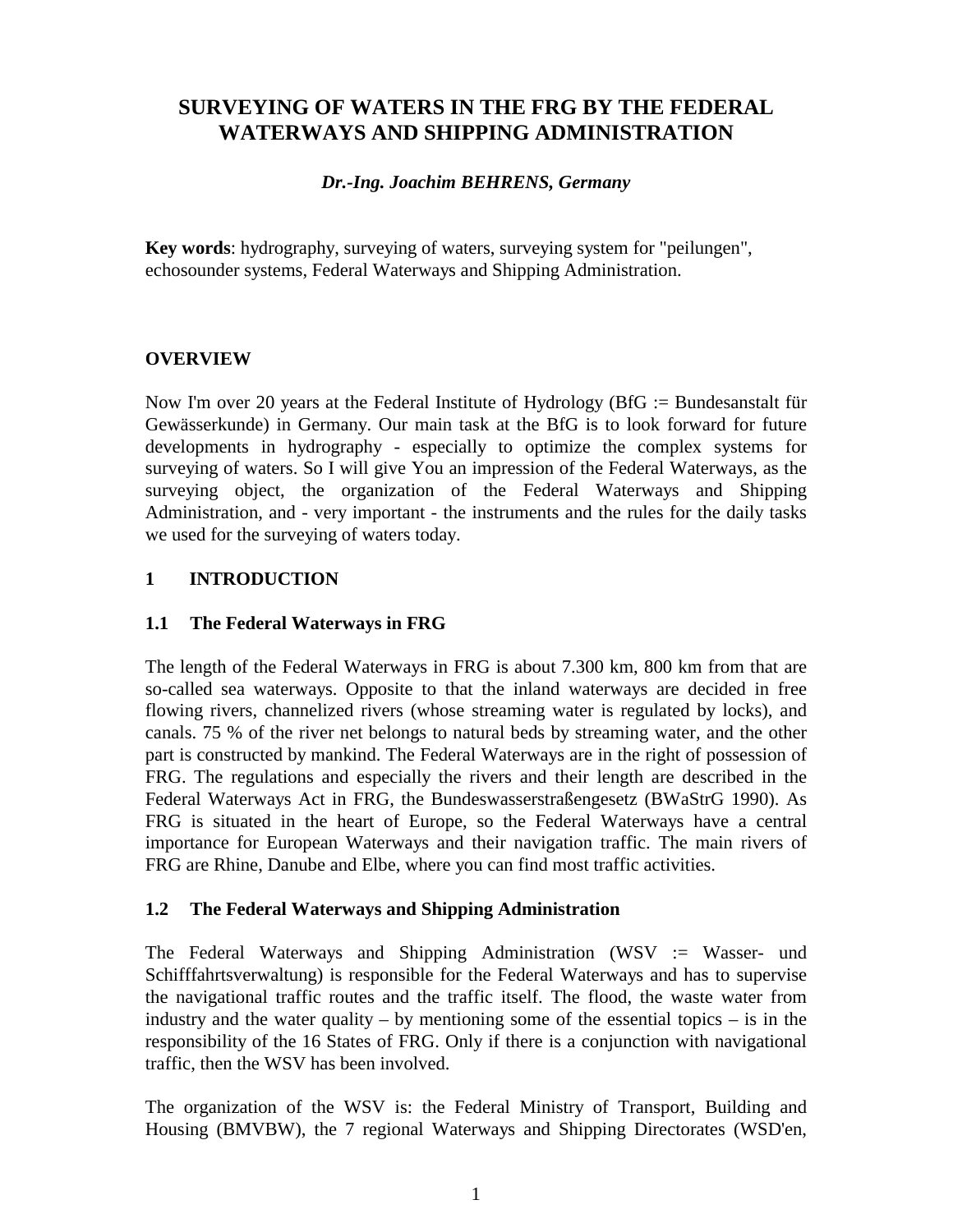plural), the 39 local Waterways and Shipping Offices (WSÄ) and 8 Offices for Planning and Construction (NBÄ). In addition to this organization there are the Federal Institute of Hydrology (BfG), the Federal Institute of Hydraulic Engineering (BAW) and Federal Maritime and Hydrographic Agency (BSH) as principal authorities of FRG under the jurisdiction of BMVBW (Behrens 1992b).

As the author is Head of **Department "Geodesy" of BfG** some information are necessary to explain. The BfG is the scientific institute of the Federal Government for research, assessment, and consulting in the fields of hydrology, water-resources management, ecology and water conservation. It acts as consultant for federal ministries and their subordinated authorities in general and detailed decision-making, especially for WSV in matters of regarding the planning, development and new construction of Federal Waterways as well as their operation and maintenance (BWaStrG 1990, § 45 (3)). The main tasks of Department "Geodesy" in the field of surveying of waters are research, development of instruments, surveying systems and measuring methods as consultation, support or assistance and aid for the WSV.

# **2 SURVEYING OF WATERS**

### **2.1 In General**

Surveying of waters consists in measuring the morphology of the water bed, that means the form and topography of the shores and banks, including the underwater banks and slopes and the bottom. These three-dimensional co-ordinates (triples) are recorded, in dependence on the special water region, with systems aboard vessels / boats or, in certain cases, with simple surveying instruments from shore or bank. Measuring vehicles like measuring vessels, amphibian vehicles (Behrens 1986), trailerable boats or barks, are used, which have special standards in construction and motorization to meet the requirements of the area to be surveyed and of the surveying equipment (Behrens 1988).

The two-dimensional position of the measuring vehicle (e.g. latitude and longitude or other national co-ordinate systems) is determined by position fixing systems using various methods. The measurement of water depth or sounding is made from the surveying vessels mostly with echosounders or echosounder systems. The measured depth data are related either to the surveying vessel or to the surrounding water surface. The data of positioning and of depth sounding have to be assigned together simultaneously (Behrens 1988). If there are shallow waters or if trailerable boats or amphibian vehicles are not available, only tachymeters with prismatic rod or sounding rod are used. It is in any case important to ensure the flow of data because of the immense recorded information. For the later use of the data triples - especially for comparison with data from earlier surveying epochs or campaigns - the measured water depth data have to be related to a mostly homogeneous levelling reference system, cf. figure 1.

The **main task of the WSV** is to guarantee the safety of navigation on the Federal Waterways in Germany requires the permanent monitoring of the morphology of the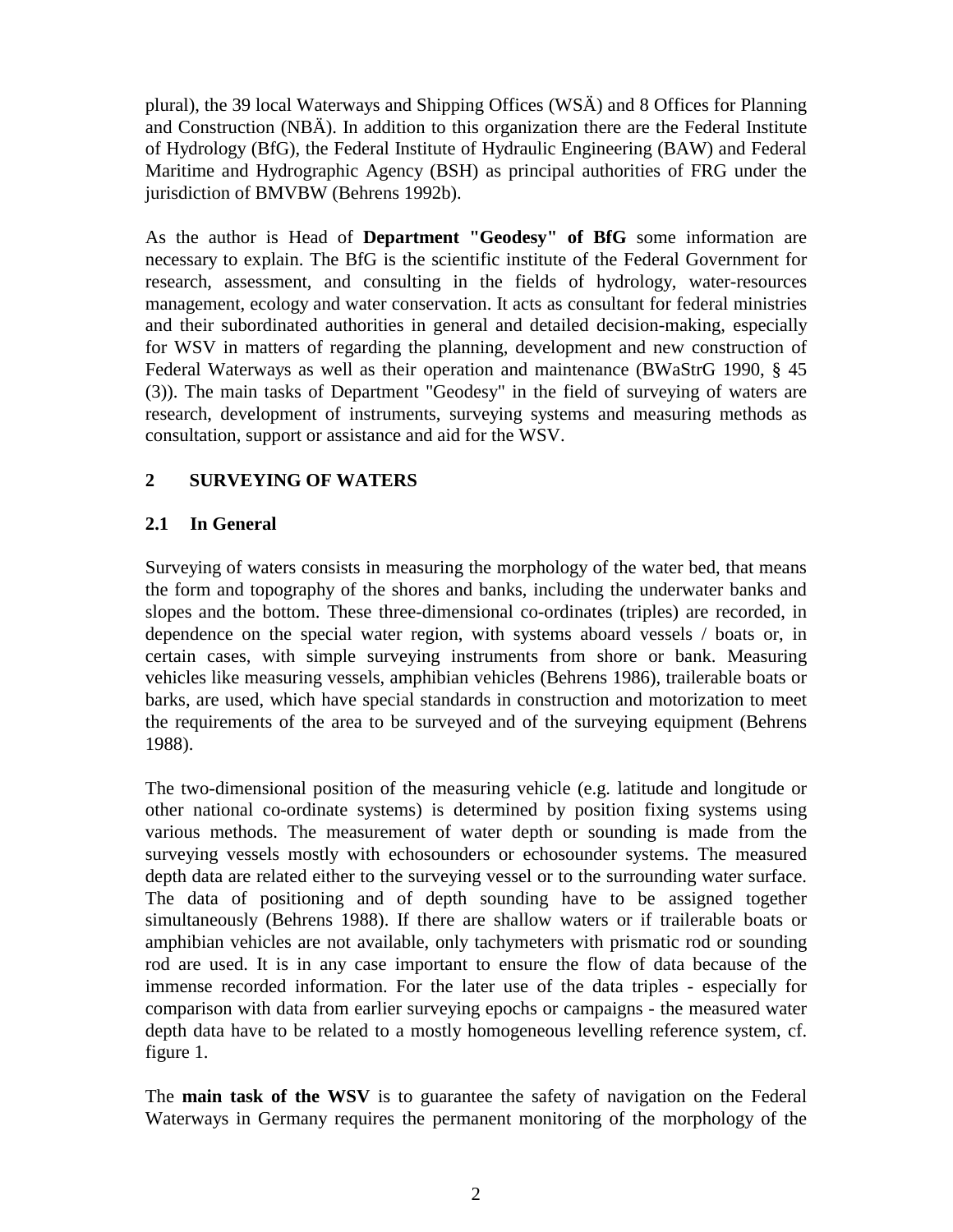waterway beds and of the changes they undergo. These measuring exercises, called in German "Peilungen" consist of the following operations:

- position fixing of moving surveying boats (location);
- depth measurements (sounding), related to the position of surveying boats;
- time measurements, associated simultaneously with the above operations (time reference).



Figure 1: Principle of surveying of waters by vessel or boat

The extent and the accuracy of surveying tasks is to be optimizes, depending on the demands brought forward by the multi-users of the data, for instance in the field of maintenance dredging, development or new construction of waterways. Mostly the surveys are so-called multi-purpose surveys, with the intention to optimize the quality (i.e. accuracy) of the measurements and to chose the most economical method.

### **2.2 Surveying System for "Peilungen"**

On the Federal Waterways surveying systems for "peilungen" are used. This surveying system is installed on board the measuring vessels. This system has 3 main components, which are equal to a higher data processing level by the stream of data sampling:

- the sensors, measuring the raw data,
- the computer for the continuous working process and
- the actual data information units for the operator and the helmsman and the recording instruments.

The sensors are normally: the positioning board system, inclusive an antenna or prism circle outside the steering house, the echosounder system, inclusive the acoustic oscillator (transducer) and the height referencing system, cf. figure 2. If needing highest accuracy, it is necessary to have a motion sensor (for heave, roll, pitch) and a gyro compass for the stability of the surveying vessel (as the platform for all sensors) in the short moment of measurement during practical work.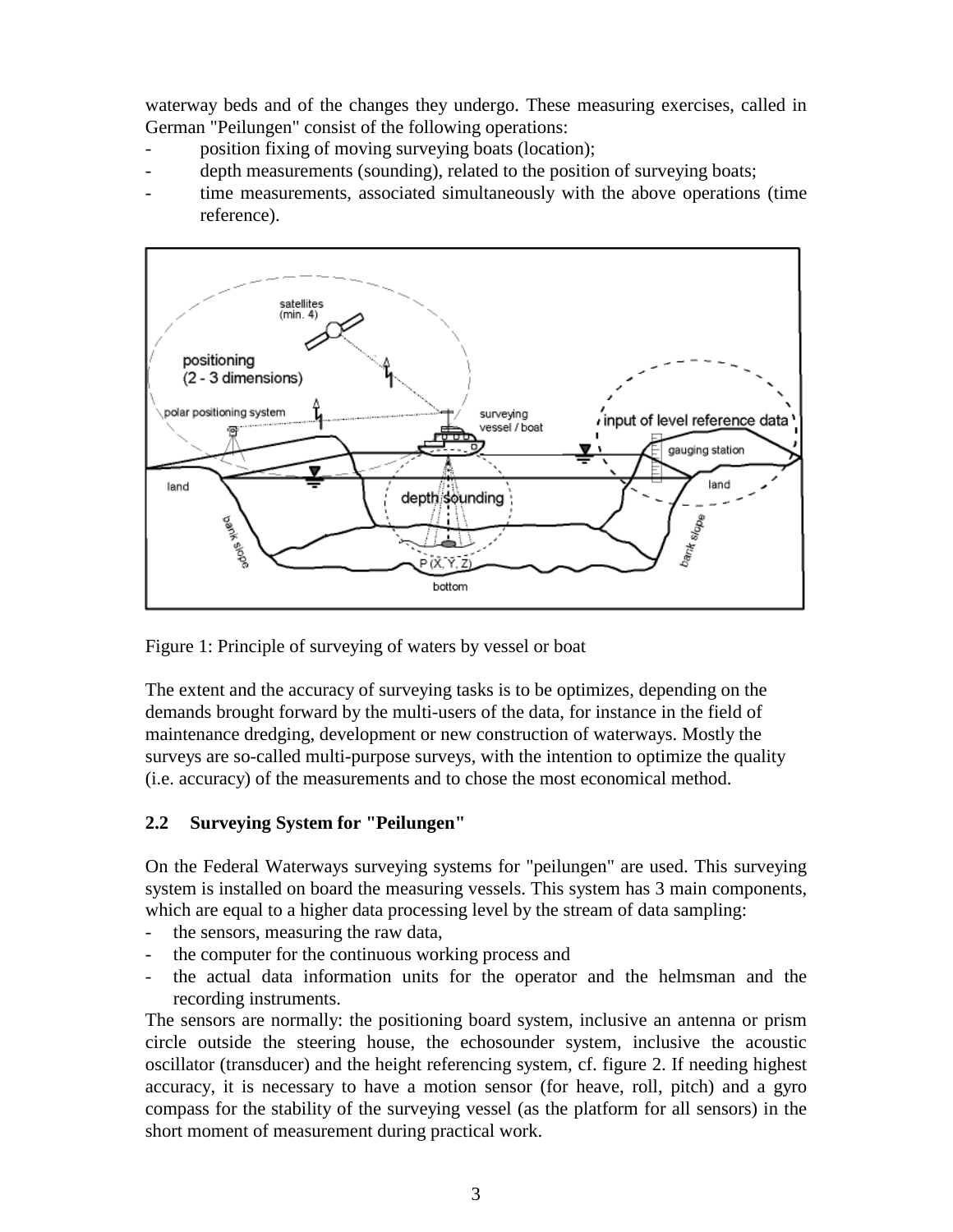If you will not work with tide gauges, when working in near distances (until 500 m) to the boarders of the river, so-called niveaulaser systems are in use (Behrens 1993). Another way of work is to use the vertical angle of polar-fixing systems or nowadays the use of satellite positioning systems.



Figure 2: Principle of a surveying system for "peilungen" (board station)

In general there is a **data-flood** and for the hydrographer it is necessary to get the sensor-data into the processor for calculating and navigating for the helmsman. The raw data with so-called first plausibility on board are recorded on CD's. This is a very difficult process, because the surveying system for "peilungen" must be able to decide, that the correct time for each sensor-measurement is chosen. Only by this the calculation of the co-ordinates P(X, Y, Z) for each bottom-point is truthful possible. By our researches over a period of years we can mention, that the minimum time for position data must be better than 2 data per second. The minimum time for sounding data must be better than 10 data per second. The data for the height reference of depth measurements must be close to the positioning data rate. Besides that there is often the problem to have acknowledge over the stabilisation of the measuring vessel itself. For that high precise surveying of waters, we use sensors for heave, pitch and roll too.

In 1994 / 95 a lot of trials had been made to install the **Hydrographisches Mess- und Auswertesystem (HYMAS)** - a modern combined surveying system for "peilungen" on board the 16 m surveying vessels for use on Federal Waterways. The components of HYMAS are PDGPS (cf. chapter 2.3), a single beam echosounder system with 2 frequencies (e.g. 15 kHz / 100 kHz), a multi tasking processor unit and a lot of software modules (develop by firms and the staff of Department "Geodesy"-BfG) under Windows NT is leading the measurements from the beginning to the end of surveying work. The software is able to recognize mistakes, defects or failure data from the sensors during the process on board. It is a great help for the operator and the helmsman, seeing the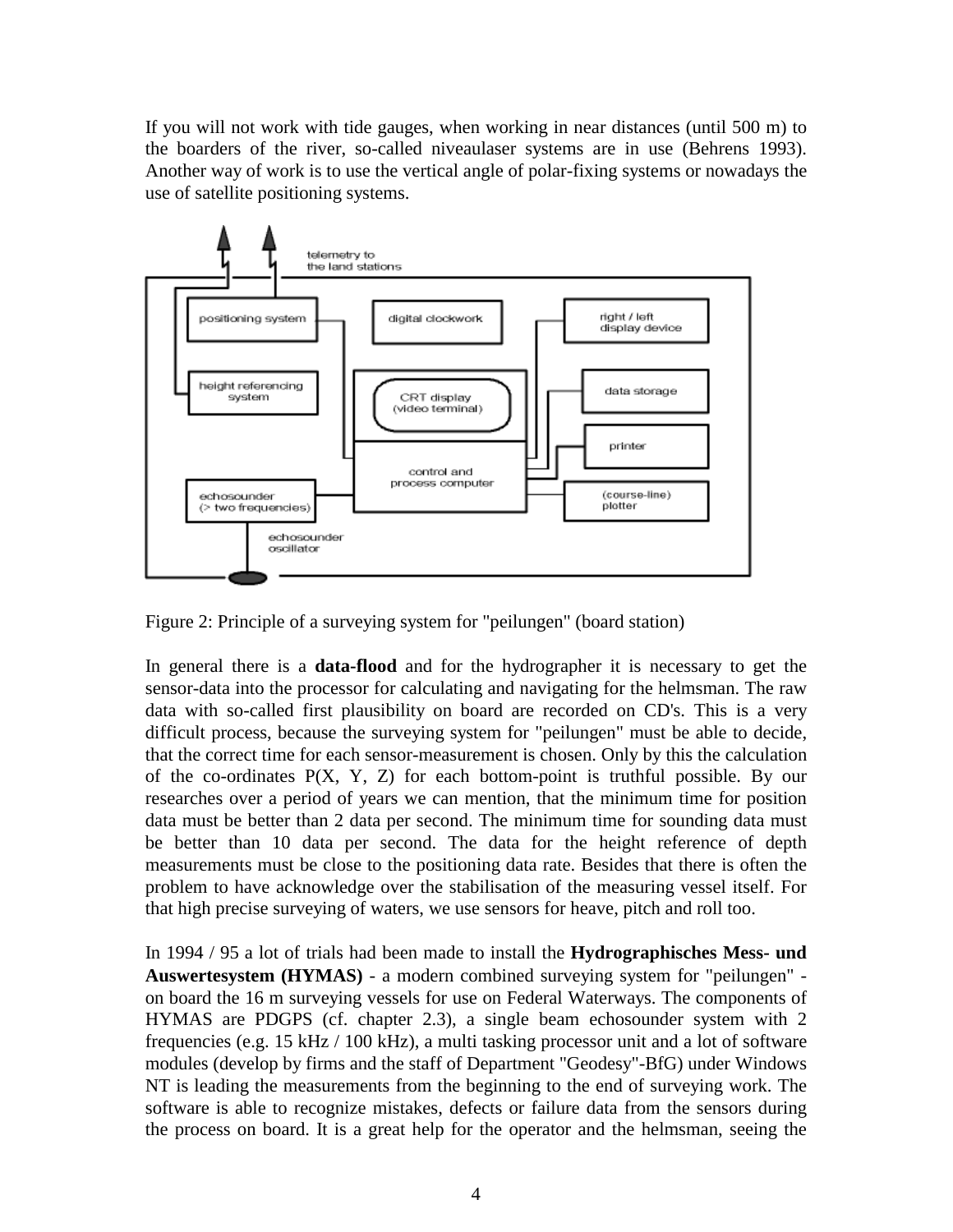complete documentation - not only for the surveying data – on the processor screen. This HYMAS are in use since the end of 1995 in WSA Cologne for a river part of the Lower Rhine Region (Brüggemann 1995). Until today there are in use about 20 surveying vessels with HYMAS for inland waterways.

The recorded data are given to a computing centre in a local Waterways and Shipping Office (WSA := Wasser- und Schifffahrtsamt). There a second plausibility will be used for the combination of the data sampled for each surveying track to a digital riverbottom modelling. Other results are drawings of profile tracks, depth figure or depthlines charts, difference depth-lines charts and digital cartographic information for different users. The intern users in the WSV are responsible for navigational safety, dredging, hydrology, inspection of all sorts of underwater buildings and planning and new construction of waterways.

#### **2.3 Positioning Systems**

Since 1995 in the WSV the instruments for surveying of waters had been changed extremely. The ancient radiolocation systems like HiFix (since 1969, until 1985), MiniRanger III / IV (since 1980, until 1991 for both tidal rivers Elbe and Weser) and Syledis (since 1983, until 1998) as succeeding system of HiFix had been used in the coastal zones of FRG in North Sea and Baltic Sea (Behrens 1996). These – in their technology very good – systems are exchanged by Navstar Global Positioning System (GPS) or in the modifications: by Differential-GPS (DGPS) or by Precise-DGPS (PDGPS).

For the inland waterways there was a change from manual works: positioning by ropes or steel wires for each meter or Ralog 20/22 to polar positioning systems like Polarfix (since 1983), Polartrack (since 1990) or Autotracker (since 1991). This was a development which was increased by BfG (by my predecessor in the office: Mr. Meiswinkel 1983). The famous of this instrumentation was the automatic tracking by infrared laser and prediction of positioning, during the measuring signal had been lost about some seconds. It was an expensive polar positioning system (about DM 250,000), but it is today not out of order. The most use is in river regions with e.g. numerous bridges, harbours, high buildings and mountains, which are close to the waterways. It is often better to use the Polartrack than GPS, because the GPS signal noise is often bad or there is no measuring signal at all (Wirth, Gertig 1991, Behrens 1992a).

For the WSV some staff-members of Department "Geodesy"-BfG had been made a lot of experiences from 1990 until 1993 with DGPS an later on with PDGPS. These tests ended successfully for use of PDGPS aboard the surveying vessels (Wirth 1990, Wirth, Brüggemann 1993). Another famous thing was, that the Geodetic Survey of the 16 States of the FRG decided to build up the so-called **SA***POS* (Satellite Positioning Service of the German National Survey of the 16 States of FRG). Normally the GPSreference stations have range distances about 50 km over the whole area of the States; that means over FRG. Along the Rhine river the GPS-reference stations are combined by SA*POS* and some stations of those from WSV (Behrens 1999a). By this there is a higher density at a range distance of about 20 km, so that the accuracy is about  $\sigma$  > = 10 cm ( $P = 95$ % confidence level) for positioning in real-time.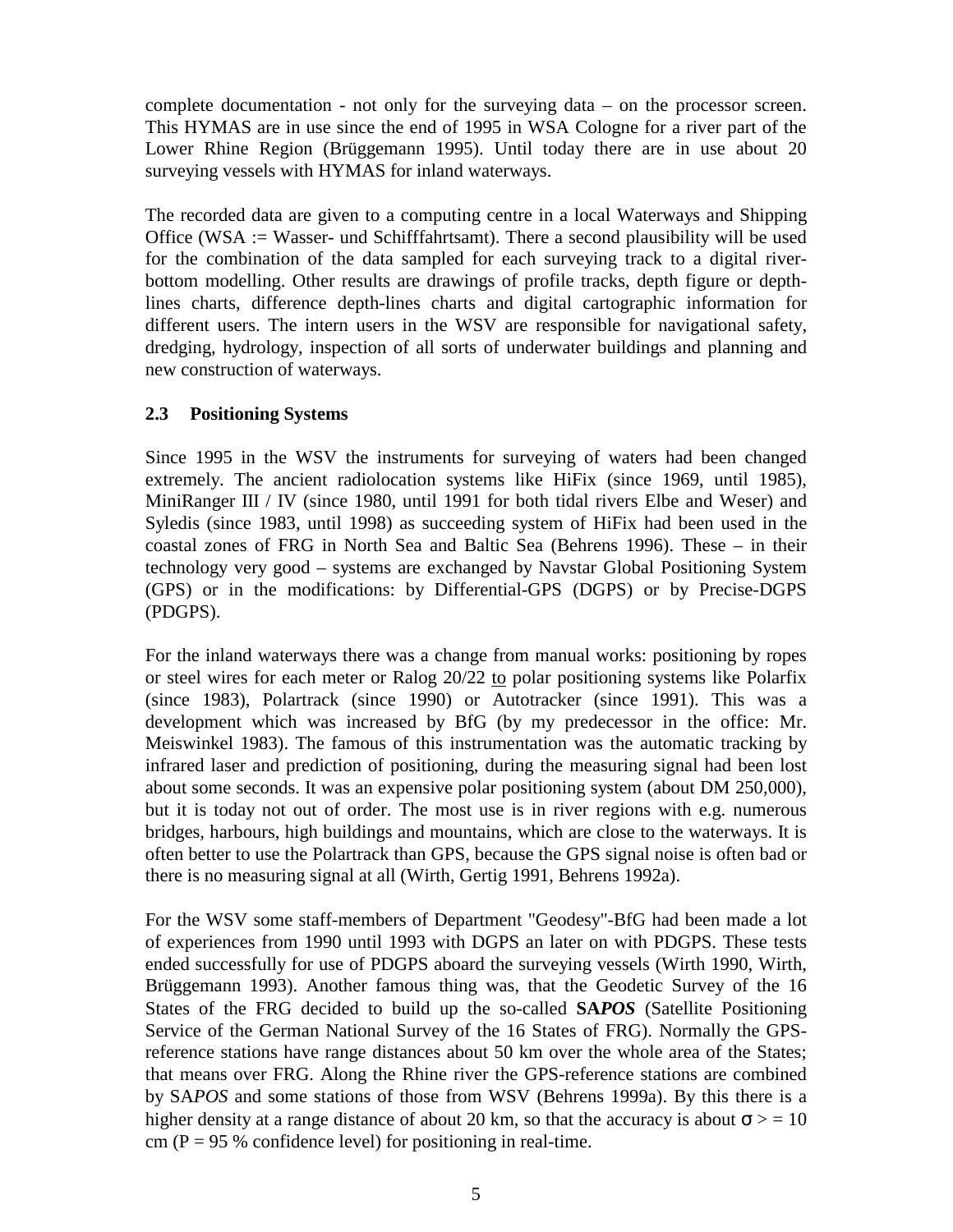By the use of all kind of positioning systems in daily practice at the Federal Waterways we **develop accuracies for position fixing** of the surveying vessels / boats. Long-years of practical experience have shown that the systems can yield accuracies in the following ranges, in dependence on the quality of the systems and the handling of the operators (with statistical accuracy of 95 percent):

| Sea regions                                        | more than 10 m                                 |
|----------------------------------------------------|------------------------------------------------|
| Coastal waters                                     | less than 10 m                                 |
| Estuaries and tidal rivers                         | between 3 m to 5 m                             |
| Inland waterways                                   | less than 1 m until 10 cm                      |
| (i.e. free-flowing or channelized rivers, canals). |                                                |
| Greater lakes                                      | less than 5 m until 10 cm, just as the demand. |

#### **2.4 ECHOSOUNDER SYSTEMS**

I myself remember of the manual position fixing on rivers as an old method on the one side, and on the other side as a method nearby depth founded buildings in practice today. To this method belongs manual depth measuring by plumb, and the length of the rope or steel wire, which crosses the water, must be measured to know the full meter points of the depths (Behrens 1999b).

Otherwise there is no use of high technology like laserscanning systems with green shining laserbeam, which comes through the water-body more than 10 m of depth. But in FRG the quality of water is not so clear for that kind of measurement, and the given accuracy of about 30 cm per 10 m of depth is too bad for the navigational safety of Federal Waterways. The depths of these river routes is about 3...5 m in average, for the canals about 5 m. That is the reason why the WSV has to look for every decimetre of depth more or less, and there is need of systems for shallow waters. Sometimes the intern user of data want to know a higher resolution of depth measuring ("only few centimetres"!), when modelling with hydrographic data. That is why the WSV use the special echosounder systems for surveying adapted to the regional conditions of rivers or canals.

#### The **measuring principle of echosounding** is the following one:

Sound impulses generated by an oscillator propagate through the medium water until they hit on an interface between two media which differ in density, like water and river bottom, where they are reflected and received by the same or a second oscillator (transducer). The travel time of the signal is recorded and the distance is calculated, which is the depth of water vertically below the oscillator, cf. figure 1 (Behrens 1988).

The **following factors** have to be considered in echosounding measurements:

- Immersion depth of the echosounder;
- Oscillating frequency and beam width of the echosounder;
- Determination of the propagation velocity in the respective water:  $v_{sound-water} = f \{$  density of water = f (water temperature and salinity)  $\}$ (The mean value of  $v_{sound-water}$  is 1,460 m/s; correcting charts are available);
- Position of the ship in the water (e.g. heeling);
- Morphology of the seafloor or river bed;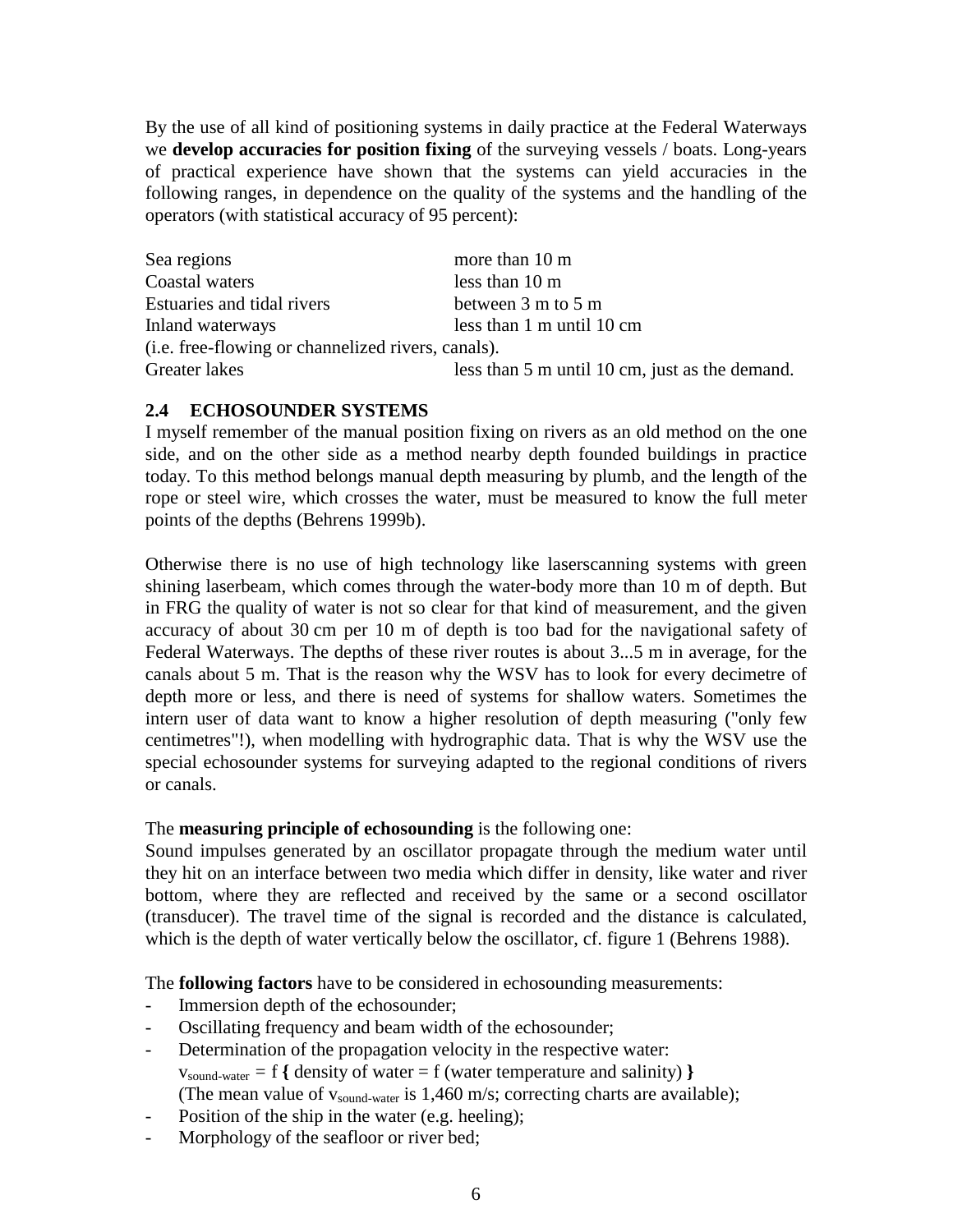- Supply of reference data for height correction of the depth measurement; and
- Type of echosounder systems: analog  $or$  digital / echograms  $or$  depth data with a</u></u> resolution of 5 to 7 cm (scale 1:100) or 1 to 5 cm; to water depth of about 60 m.

The data of water depth measured by sounding are to be considered as raw information about the water depth below the immersed oscillator and the time of the recording. To enable comparisons with future measurements, it is necessary to bring these raw data into relation to a fixed permanent levelling system. In hydrology, the common reference systems are the mean sea level, the zero of level of sea charts, or reference gauges.

The network of fixed points along waterways is connected to the network of fixed points of the superordinated land surveying system and supplies height and position references for engineering purposes. The height of these fixed points is determined by so-called **main levelling exercises** along the Federal Waterways which are repeated very 10 to 15 years. Simultaneously with these measurements, for each water level gauge, the socalled zero-of-gauge level is fixed by means of three gauge reference points. Since the supply of height reference data for measurements on inland waterways is beyond the scope of this paper, it should be mentioned that such examples can be found in the literature (Behrens, Henoch, Keydana 1990; Behrens 1993).

As the network of gauging stations on coastal waters and tidal rivers is wide-meshed (distance normally more than 10 km) and the stations are mostly located near the coast, reference data here can today be supplied only by help of computer models, which are able to consider the influences of the tides. The best accuracy achieved here is in the decimetre range. Especially for coastal waters and tidal rivers, a substitution of the conventional reference data supply by a DGPS could yield notable improvements for the methodology and in accuracy. A precondition is the existence of a homogenous height reference system on a nation-wide scale and in the whole of Europe, as well as the use of suitable geoid models for the oceans and seas.

![](_page_6_Figure_5.jpeg)

Figure 3: Principles of echosounder systems for cross line and area surveying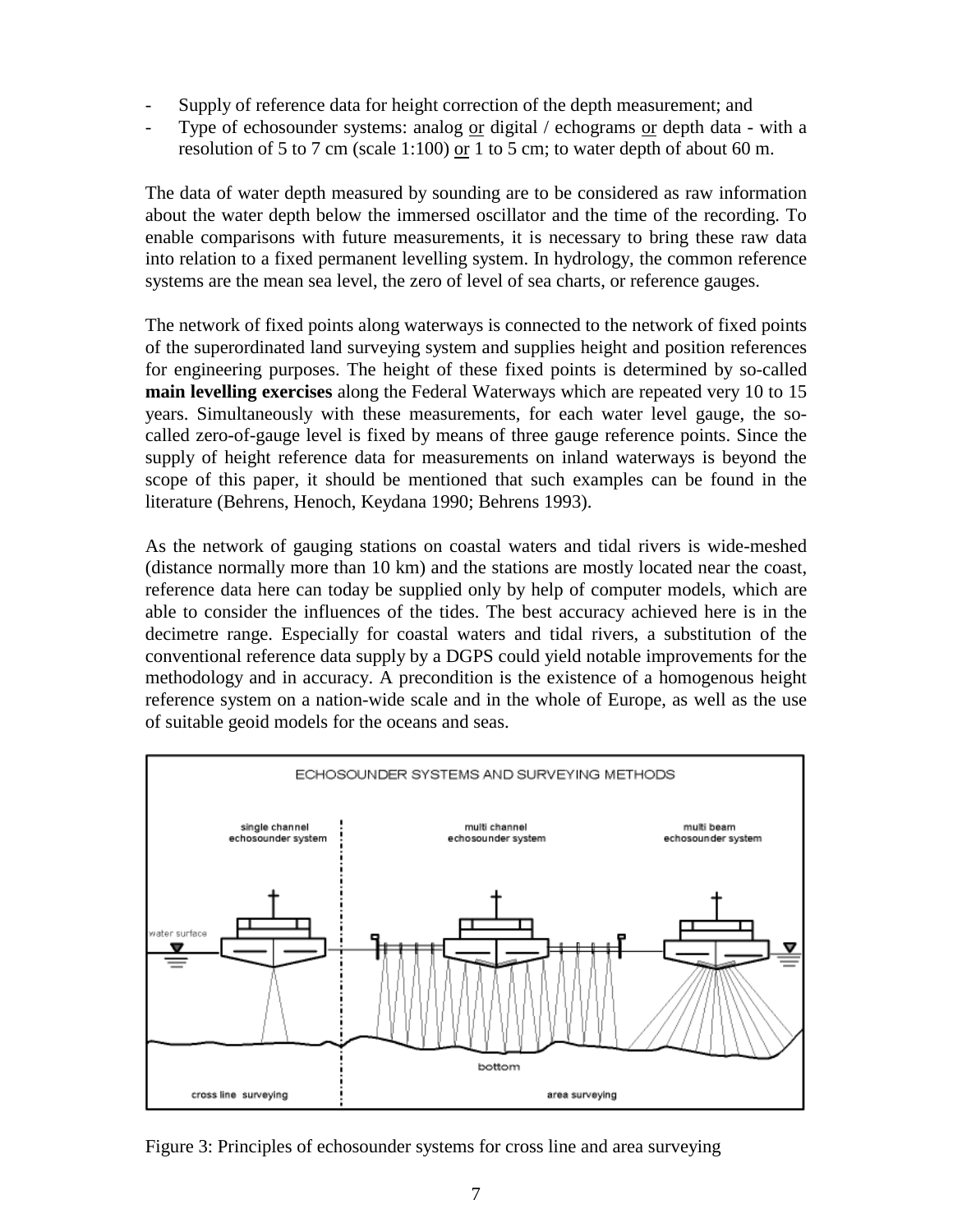All three main groups of echosounder systems: single and multi channel and multi beam echosounder system are in use today for getting surveying profiles or a complete information (depths, topology and morphology) of the whole river or canals body, the coastal bottom as well as the water areas of harbours, cf. figure 3 (Behrens 1999b). I think we take and had been taken that special echosounder system, which is and had been demanded by each different user of surveying information.

Now I will give You some experiences with the two novel systems: electro-acoustic "peilrahmen" – a high precise multi channel echosounder system – and multi beam echosounder system for use on Federal Waterways in FRG.

In 1996 the BfG had become order to made researches on **multi beam echosounder systems for use in shallow waters**. We had got an overview after looking at the international market, especially the firms: L3-Communications Honeywell Elac, Reson, Simrad and STN Atlas Elektronik. The staff-members of "Geodesy"-BfG made together with members of WSA Duisburg-Rhine a lot of trials with the Simrad EM 3000 system of about 4 weeks in the Lower Rhine Region near by Duisburg in 1997. The handling with the system, the installation on board and the resulting accuracies in the Rhine river as well as the recognition of underwater buildings, of locks and of obstacles had been the main aspects during the tests (Wirth, Böth 1997).

Here are some results of the tests with Simrad EM 3000. The multi beam echosounder system data can be used until 8 times the water depth, e.g.  $8 \times 3$  m = 24 m is the width of the surveying lane on the bottom. The accuracy is about  $\sigma = 10$  cm (P = 95 %) confidence level) under mentioned conditions. The accuracy of the vessel stability itself to a fixed position is on average 11 cm under a measurement velocity of  $2 \text{ m}$  / s. A large multi channel echosounder system have 40 m width, but the extend metallic construction needs a big vessel and demands for a very good steering by helmsman. So it is easier to use multi beam echosounder system, although you need twice lanes for surveying the same bottom area.

In 1997 the BfG together with the WSA Regensburg (Danube) made researches on a new constructed **electro-acoustic "peilrahmen"**. It has 33 transducers (3 per 1 m of length) for vertical sounding installed in a row on a metallic mounting. This construction is a mobile one and can be changed from one surveying vessel / boat to another. The manufacturer is Dr. Fahrentholz from Germany (Kiel). The electroacoustic "peilrahmen" has the best use for finding small obstacles on the river bottom, because the sounding signal rate is 40 times  $\ell$  s (= 40 Hz). There is exactly the same accuracy as with multi beam echosounder system, but the costs are cheaper and the surveying lane on the bottom is 11 m.

As a conclusion out of the testing results, it is necessary to reduce the digital data for both echosounder sytems. The data density must be reduced in that way, so that after computing and data plausibility the whole bottom area is characterized by single but essential points of obstacles (Wirth 1999). I think for that aspect and for handling the huge mass storage of data, an enormous task is to do in future for all hydrographers!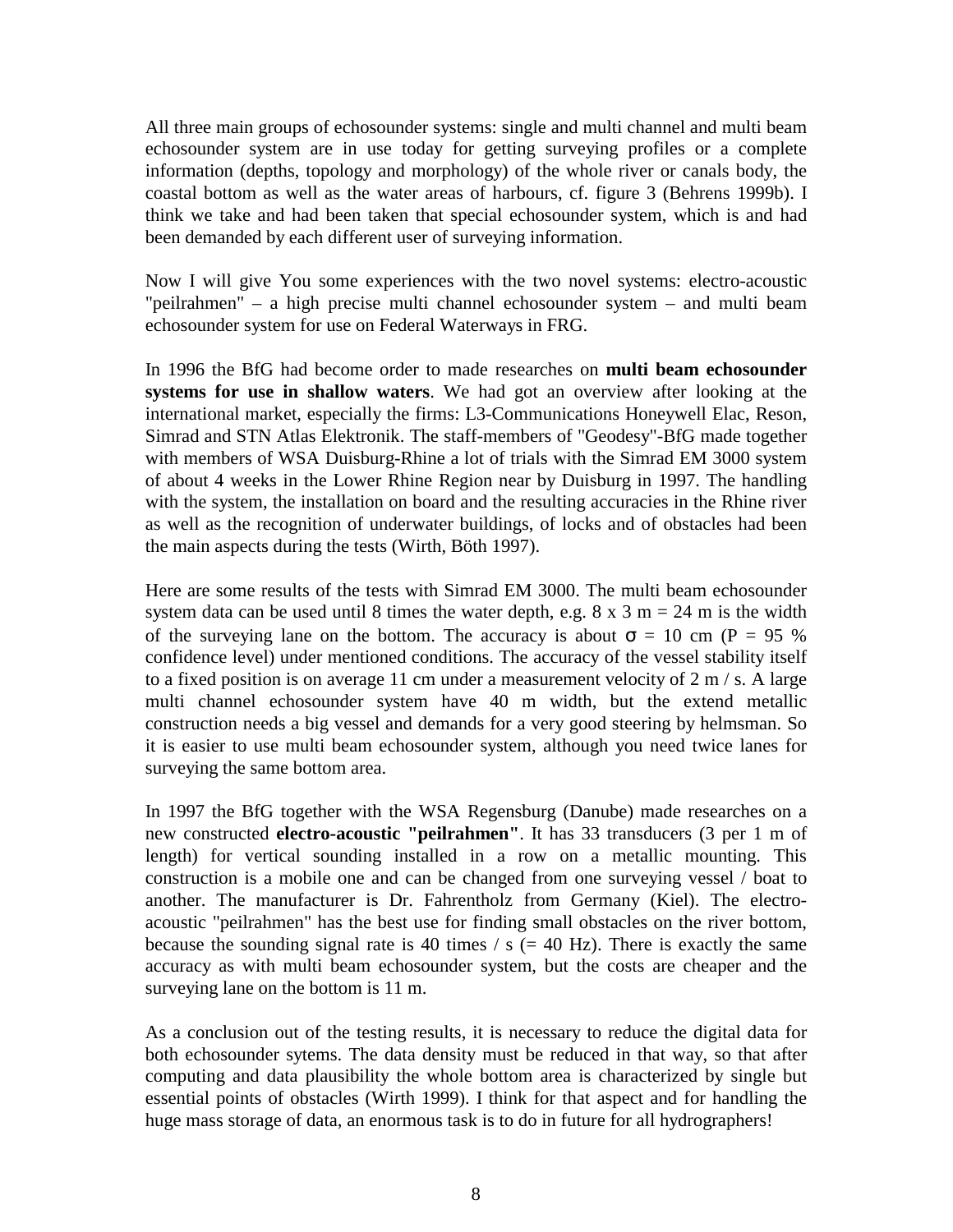After ending the both tests described above with reports (Wirth, Böth 1997, Böth 1998), the BfG developed a long list on the performance characteristics which must be necessary, if one WSA will buy a multi beam echosounder system. It was worth to do that for such kind of complex system! It was very difficult to get all information from the firms, because some parts or modules of the systems had to be develop in future and some descriptions are not so quite specified for the user. Today there are 6 multi beam echosounder systems in use on the Federal Waterways in FRG and 4 systems are purposed for the next two years.

### **2.5 Special Measuring Methods**

In the surveying of the beds of water bodies, one distinguishes between the measurement of longitudinal and cross profiles and the area measurement. The choice of the surveying method depends on the availability of instruments, the type of ship and the surveying equipment on board for "peilungen". Multi-purpose measurements are given preference to supply several users with data (choice of the most economical method) in sufficient accuracy for fields like navigational safety, dredging, hydrology, planning and implementing works in hydraulic engineering.

In coastal waters, and partially also in tidal rivers, the distance between the sounding lines varies between 50 m (in the demarcated navigation channels) and 400 m (over tidal flats). The presently used system operates with single oscillator echo-sounders (e.g. 100 kHz), often supplemented by oscillators for a second, lower frequency (e.g. 15 kHz) for distinguishing silt and sediments. Today for that special surveying there are special instruments in use with developments in future (Wendt 1999, Eden 1999). Of course, priority is given to navigation channels against the other areas in the regular updating of surveys.

The results of the surveys are available to users in form of digital data (WSV-point file), as representations of cross sections or depth charts, depth contour charts, and the Maps of Federal Waterways in large scale (e.g. 1:2,000). These maps are produced and regularly updated in the mapping departments of the WSV or ordered from private firms. I just want to mention that the digitalized Map of Federal Waterways in the scale 1:2,000, which shall also be the basis for a future information system on waterways, is in the process of preparation.

# **3 FACIT, FUTURE ASPECTS**

There is on the one side the development of the components and of the whole surveying system for "peilungen". On the other side there is the interest of people outside the Federal Waterways and Shipping Administration (WSV), who want to buy the data information getting by the surveying of waters, for aiding the traffic vessel navigation.

The last aspect leads to a **river-channel information system called ARGO** for the Rhine river, as the most traffic river of the Federal Republic of Germany today. Instead of that, it will be used an automatic navigation system, researched and developed by the University of Stuttgart, and an inland waterway chart on the basis of ECDIS. In the automatic navigation system there will be a radar map matching, controlled by DGPS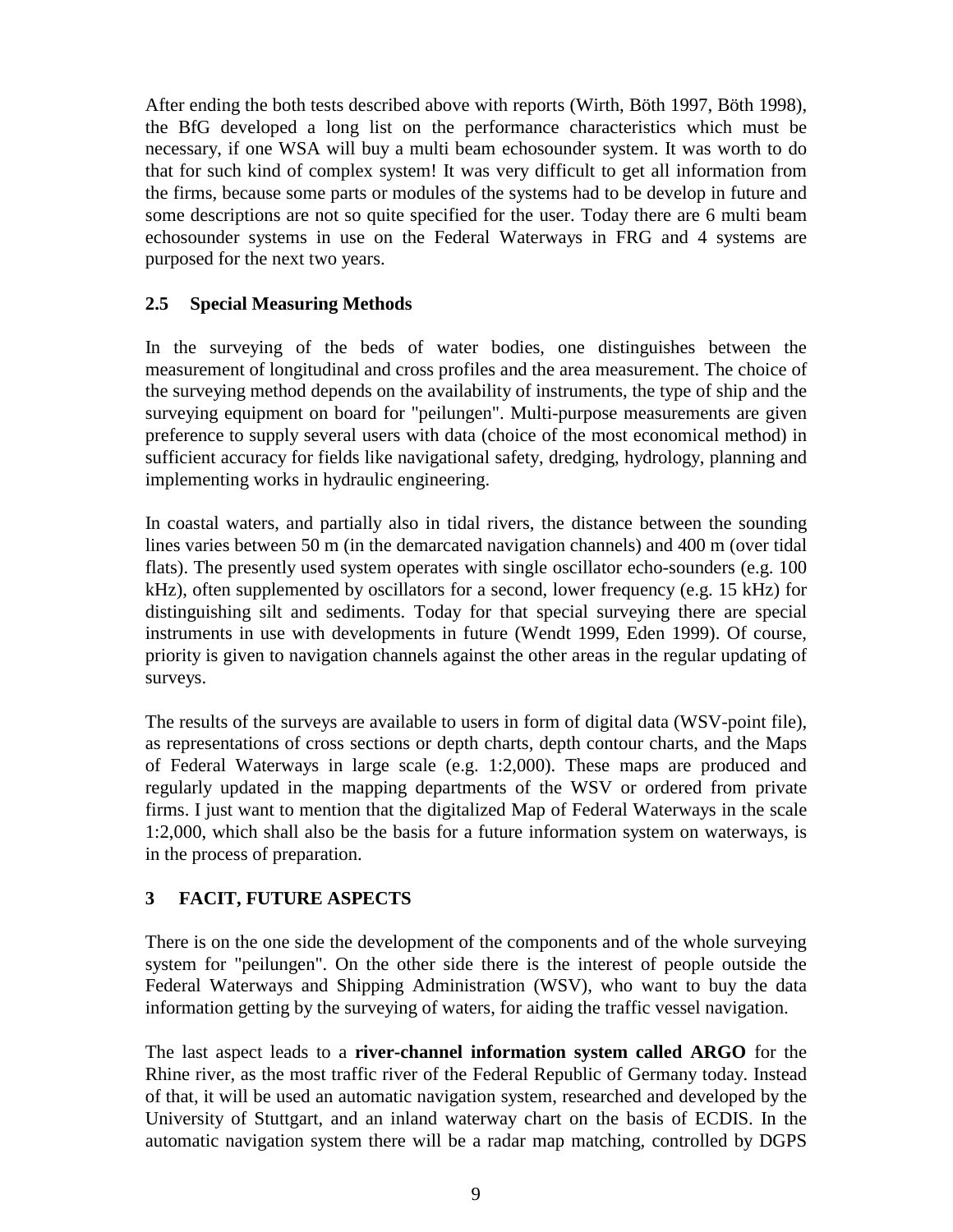with an accuracy of abut 3 m in  $X/Y$ -positioning for the merchant ship using ARGO. If we look at the inland waterway chart, so it is necessary to get the Z-co-ordinates, represented by the depth data from the surveying, with an accuracy of about 20 cm. The problem of course is the actualisation of the data for each bottom-point  $P(X, Y, Z)$  out of surveying of waters. This is an optimization of men power, number of measuring vessels and financial resources for the WSV. This needs a very good planning and organization with a help by a quality assurance system until a certification analogue to ISO 9000 (DIN).

Regular monitoring of sea waterways and inland waterways by surveying demands the application of advanced modern technology. While the topic surveying system for "peilungen" is already rather complex, it is becoming even more complicated by the intensive use of information processing technology for each measuring operation by vessel. From a point of view of economy, the number of data recorded should be also guided by the requirements of multi-disciplinary use of the geometric information after surveying and other information of experts, which are connected with the geometric data. That is why the operation of the complex measuring systems should be entrusted to well trained staff so that the necessity of a future repetition of these expensive measuring operations can be avoided. Often, it is not possible to repeat the surveying within a reasonable time, or at all, because of extraordinary events (extreme water stages). The application of novel technology should be delayed until sufficient experiences have been gathered, so that the continuity in the transition from the older concept of measurement to the newer one is not disturbed.

#### **REFERENCES**

- Behrens, J.: Untersuchung zur Tiefenmessgenauigkeit unter Einsatz eines Messfahrzeugprototyps. Zeitschrift für Vermessungswesen 111, S. 41-42, Stuttgart 1986.
- Behrens, J.: Zur Genauigkeit von Peilungen in der Gewässervermessung (Diss. 1987). Wissenschaftliche Arbeiten der Fachrichtung Vermessungswesen der Universität Hannover, Nr. 151, Hannover 1988.
- Behrens.J., Henoch, H., und Keydana, W.: Future concept for inspecting the stream-flow regime on the Niederrhein: Increasing the accuracy of depth soundings by application of land-based laser Systems. 27th International Navigation Congress, Osaka, May 20 - 26, 1990, Sect. l, Subj. 1, p. 45 - 52.
- Behrens, J.: Der Einsatz von GPS in der Gewässervermessung für die Wasserund Schifffahrtsverwaltung des Bundes. In: Anwendungen des Global Positioning Systems, 25. DVW-Seminar, 18.-19.02.1991, Universität Hannover. DVW-Schriftenreihe Nr. 2. S. 154-167. Konrad Wittwer Verlag, Stuttgart 1992a.
- Behrens, J.: Gewässervermessung auf Bundeswasserstraßen. In: Vorträge zum 76. Dt. Geodätentag, Hamburg 16.-19.09.1992. Zeitschrift für Vermessungswesen 117, S. 507-516, Stuttgart 1992b.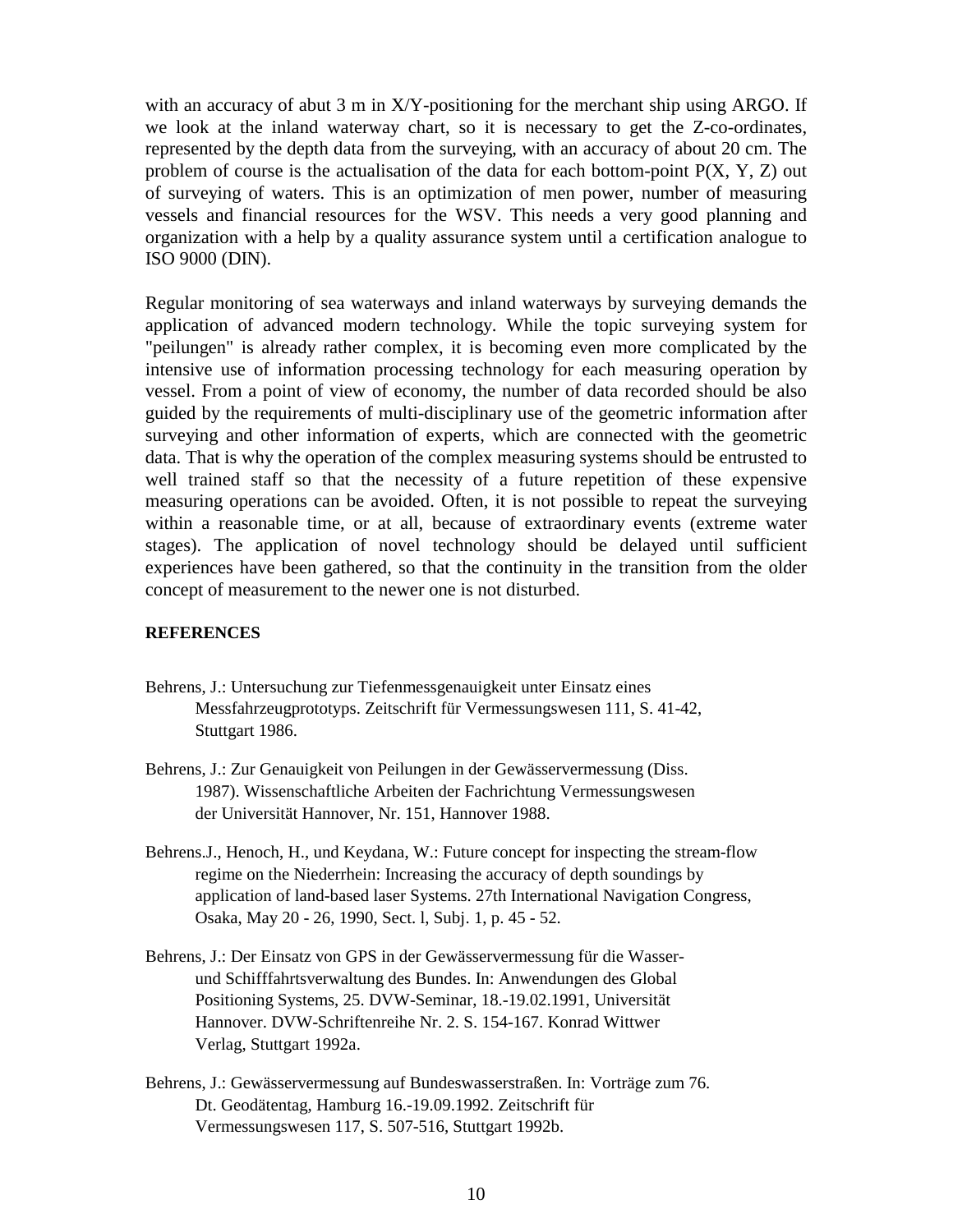- Behrens, J.: Gewässervermessung (Surveying of Waters). In: Schwerpunktthema: "Hydrographie". Zeitschrift für Vermessungswesen 118, S. 143 - 151. Stuttgart 1993.
- Behrens, J.: Gewässervermessung an Bundeswasserstraßen heute und im Jahr 2000. In: Festschrift 60. Geburtstag Prof. Dr. mult. H. Pelzer. Wissenschaftliche Arbeiten der Fachrichtung Vermessungswesen der Universität Hannover, Hannover 1996.
- Behrens, J.: DGPS bei der Gewässervermessung (DGPS for Surveying of Waters). In: GPS-Praxis und Trends, 46. DVW-Seminar, 29.09. - 01.10.1997, Frankfurrt/M.. DVW-Schriftenreihe Nr. 35, S. 358 - 375. Konrad Wittwer Verlag, Stuttgart 1999a.
- Behrens, J.: Echolote -- Historie und Überblick (Echsounder Systems -- History and Overview). In: Gewässervermessung und Hydrographische Informationssysteme. 49. DVW-Seminar, 28.-29.09.1999, TU Dresden. DVW-Schriftenreihe Nr. 37, S. 54 - 75. Konrad Wittwer Verlag, Stuttgart 1999b.
- Böth, H.: Evaluation of a Shallow Water Multibeam Echosounder for Inland Waterways. Proceedings of Canadian Hydrographic Conference. Victoria, British Columbia, March 10-12, 1998.
- Brüggemann, Th.: Hydrographisches Mess- und Auswertesystem (HYMAS) mit satellitengestützter Ortung für den Binnenbereich der Bundeswasserstraßen. BfG-Bericht 0902, Koblenz Juni 1995.
- BWaStrG: Bundeswasserstraßengesetz i.d.F. vom 23.08.1990, BGBI. L S. 1818.
- Eden, H.: Detection of Sediment-Layers and Properties (DSLP)-Method A New Serving Technology (Das DSLP-Echolotverfahren - eine neuartige Vermessungstechnologie im Einsatz). In: Gewässervermessung und Hydrographische Informationssysteme, 49. DVW-Seminar, 28.- 29.09.1999, TU Dresden. DVW-Schriftenreihe Nr. 37, S. 106 - 115. Konrad Wittwer Verlag, Stuttgart 1999.
- Meiswinkel, H.-G.: Atlas Polarfix ein neues Ortungssystem hoher Genauigkeit für den Einsatz auf Binnenwasserstraßen. Zeitschrift für Vermessungswesen 108, S. 127 - 129, Stuttgart 1983.
- Wendt, G.: Die Vermessung von Meeres- und Gewässerböden mit parametrischen akustischen Sediment-Echoloten. In: Gewässervermessung und Hydrographische Informationssysteme, 49. DVW-Seminar, 28.- 29.09.1999, TU Dresden. DVW-Schriftenreihe Nr. 37, S. 89 - 105. Konrad Wittwer Verlag, Stuttgart 1999.
- Wirth, H.: Untersuchung der erreichbaren Ortungsgenauigkeit mit dem Verfahren Differential-GPS (DGPS), Teil l. BfG-Bericht 0571, Koblenz Juli 1990.